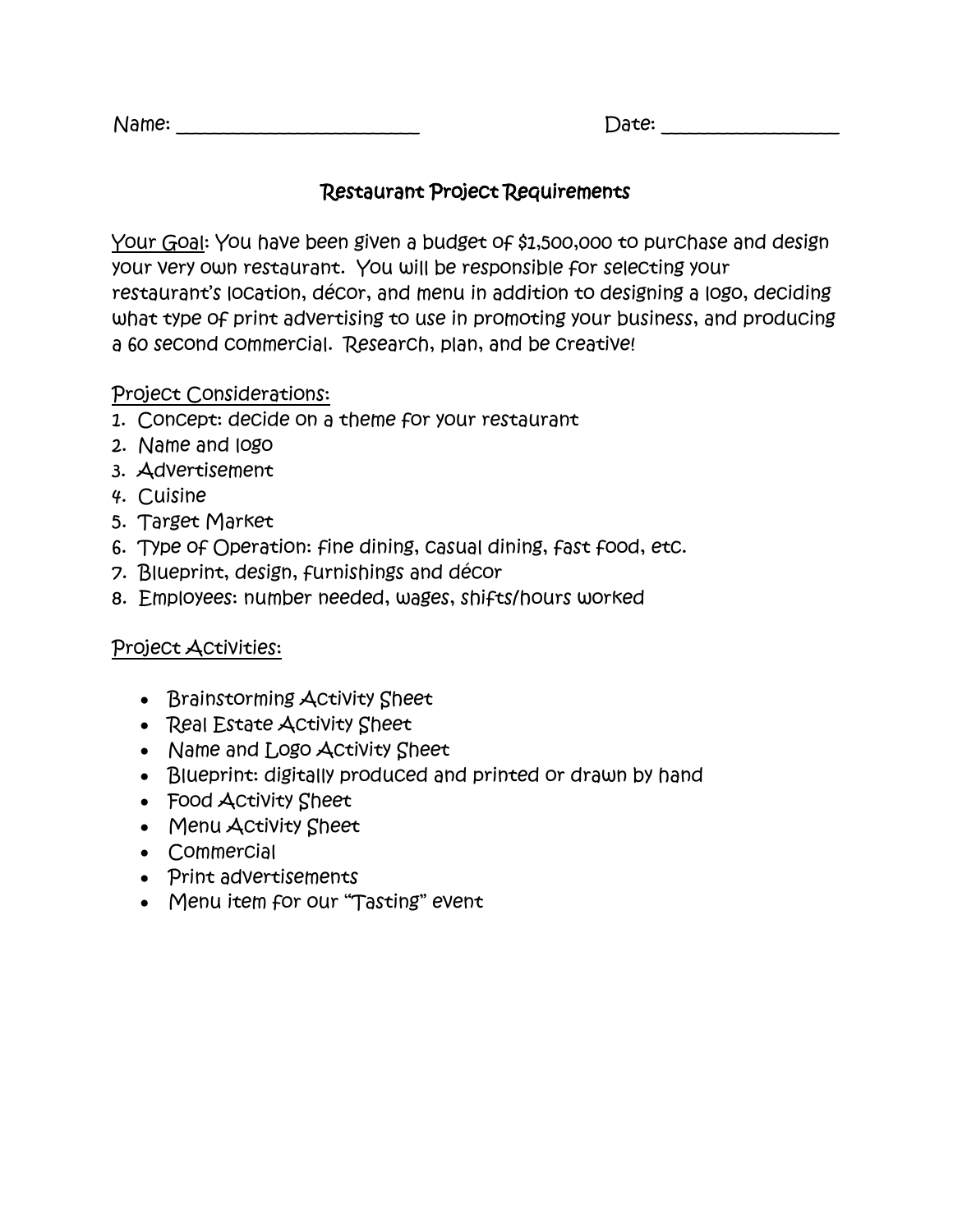Name: \_\_\_\_\_\_\_\_\_\_\_\_\_\_\_\_\_\_\_\_\_\_\_\_\_\_\_\_\_ Date: \_\_\_\_\_\_\_\_\_\_\_\_\_\_\_\_\_

# Restaurant Design Product and Presentation Requirements

Your final product should include:

- $\triangleleft$  A stand-alone display (such as a tri-fold project board)
- Photos, sketches, or print-outs of the exterior and interior of your restaurant
- Blueprint/design layout of your restaurant
- ❖ A printed copy of your restaurant's menu
- Company/restaurant logo (prominently displayed)
- Food worksheet and profit figures
- Examples of your 5 types of print advertising (display these in print and/or digital format)
- ❖ Math (spreadsheets, charts, checks written for purchases, check register, purchase orders for furnishings and décor, etc.)

### Product Tips:

Your product should be NEAT, VISUALLY STIMULATING, and ENGAGING.

Your objective is to draw customers to your business. Be CERTAIN that everything you display adds meaning and purpose to your overall product. You will be presenting to a group of teachers, administrators, and parents. CAPTIVATE your audience and 'SELL' your restaurant!

## Presentation Requirements:

- $\circ$  An actual dish from your menu should be prepared for our restaurant "tasting" event.
- o Be able to answer questions about the creative process that led to your final product